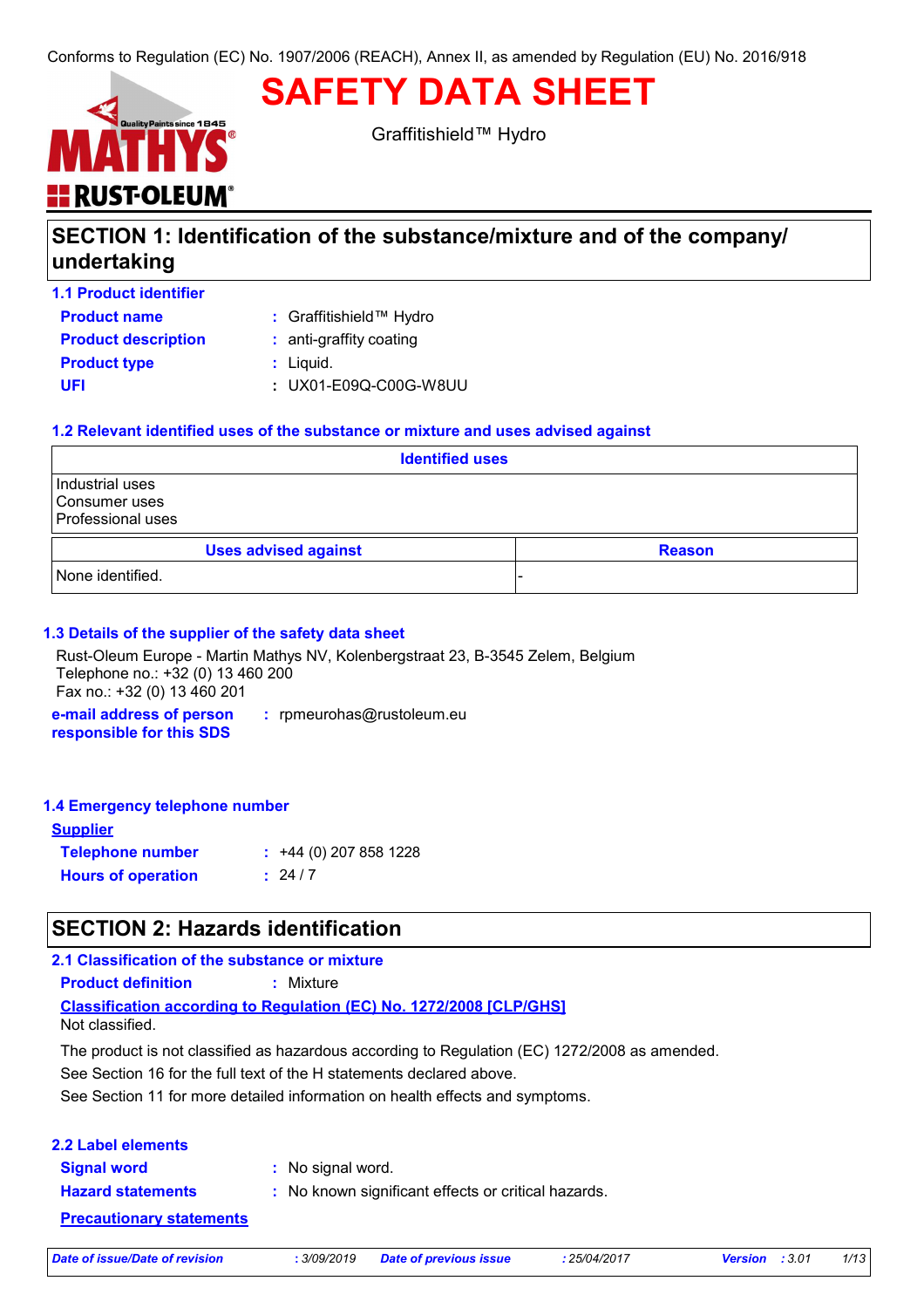# **SECTION 2: Hazards identification**

| <b>General</b>                                                                                                                                                  | : P102 - Keep out of reach of children.<br>P103 - Read label before use.<br>P101 - If medical advice is needed, have product container or label at hand. |
|-----------------------------------------------------------------------------------------------------------------------------------------------------------------|----------------------------------------------------------------------------------------------------------------------------------------------------------|
| <b>Prevention</b>                                                                                                                                               | : Not applicable.                                                                                                                                        |
| <b>Response</b>                                                                                                                                                 | : Not applicable.                                                                                                                                        |
| <b>Storage</b>                                                                                                                                                  | : Not applicable.                                                                                                                                        |
| <b>Disposal</b>                                                                                                                                                 | : P501 - Dispose of contents and container in accordance with all local, regional,<br>national and international regulations.                            |
| <b>Hazardous ingredients</b>                                                                                                                                    | : Not applicable.                                                                                                                                        |
| <b>Supplemental label</b><br>elements                                                                                                                           | : Safety data sheet available on request.                                                                                                                |
| <b>Detergents - Regulation</b><br>(EC) No 907/2006 - Annex<br><b>VII A</b>                                                                                      | : Not applicable.                                                                                                                                        |
| <b>Annex XVII - Restrictions</b><br>on the manufacture,<br>placing on the market and<br>use of certain dangerous<br>substances, mixtures and<br><b>articles</b> | : Not applicable.                                                                                                                                        |
| <b>Special packaging requirements</b>                                                                                                                           |                                                                                                                                                          |
| <b>Containers to be fitted</b><br>with child-resistant<br>fastenings                                                                                            | : Not applicable.                                                                                                                                        |
| <b>Tactile warning of danger : Not applicable.</b>                                                                                                              |                                                                                                                                                          |
| <b>2.3 Other hazards</b>                                                                                                                                        |                                                                                                                                                          |
| <b>Product meets the criteria</b><br>for PBT or vPvB according<br>to Regulation (EC) No.<br>1907/2006, Annex XIII                                               | : This mixture does not contain any substances that are assessed to be a PBT or a<br>vPvB.                                                               |
| Other hazards which do                                                                                                                                          | : None known.                                                                                                                                            |

**not result in classification**

# **SECTION 3: Composition/information on ingredients**

| Mixture                                               |     |                                                                                   |         |
|-------------------------------------------------------|-----|-----------------------------------------------------------------------------------|---------|
|                                                       |     | <b>Classification</b>                                                             |         |
| <b>Identifiers</b>                                    | %   | <b>Regulation (EC) No. 1272/2008 [CLP]</b>                                        | Type    |
| IEC: 200-889-7<br>CAS: 75-65-0<br>Index: 603-005-00-1 | ≤10 | Flam. Liq. 2, H225<br>Acute Tox. 4, H332<br>Eye Irrit. 2, H319<br>STOT SE 3, H335 | [1] [2] |
|                                                       |     | See Section 16 for the full text of the<br>H statements declared above.           |         |
|                                                       |     |                                                                                   |         |

There are no additional ingredients present which, within the current knowledge of the supplier and in the concentrations applicable, are classified as hazardous to health or the environment, are PBTs, vPvBs or Substances of equivalent concern, or have been assigned a workplace exposure limit and hence require reporting in this section.

**Type**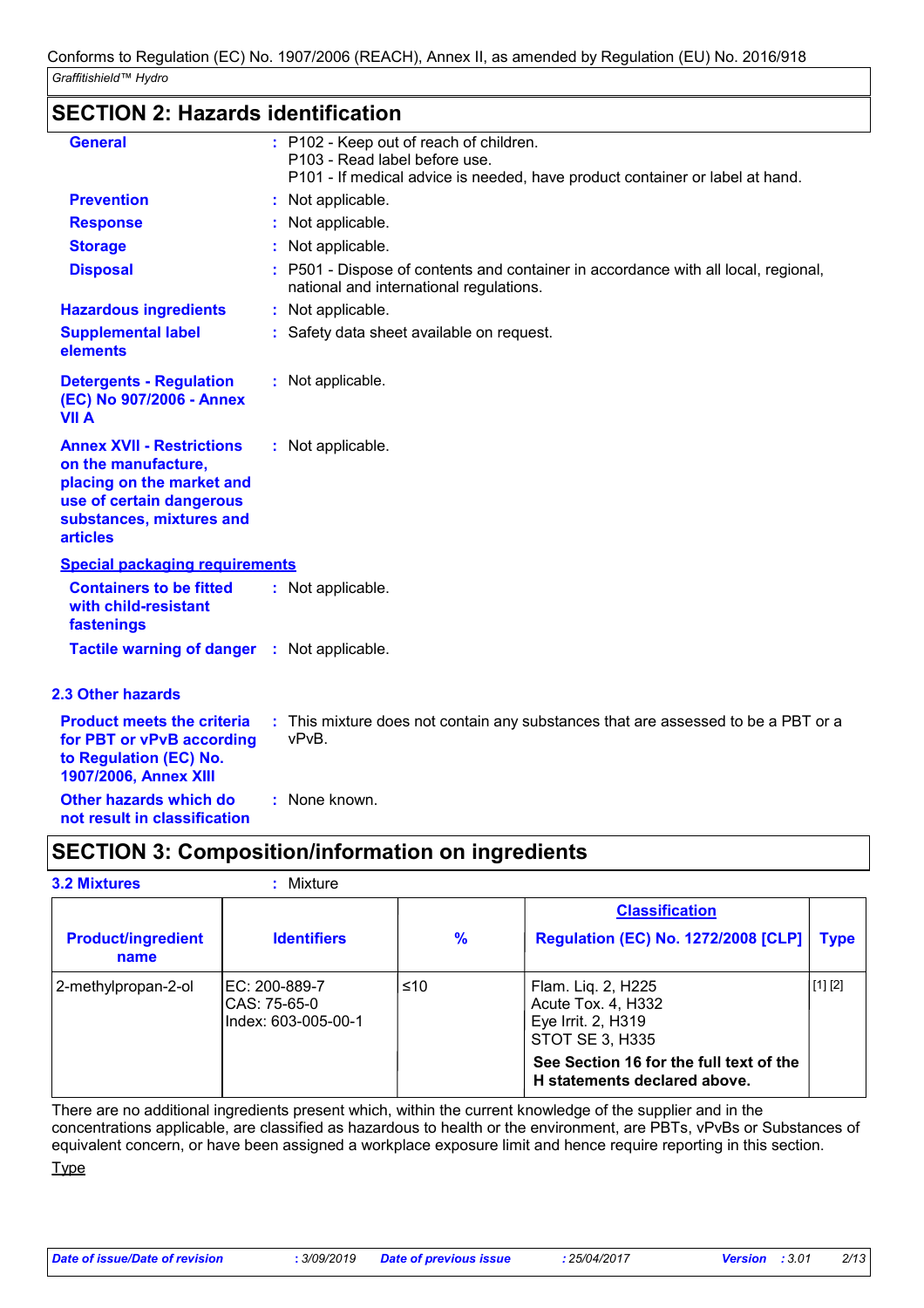# **SECTION 3: Composition/information on ingredients**

[1] Substance classified with a health or environmental hazard

[2] Substance with a workplace exposure limit

[3] Substance meets the criteria for PBT according to Regulation (EC) No. 1907/2006, Annex XIII

[4] Substance meets the criteria for vPvB according to Regulation (EC) No. 1907/2006, Annex XIII

[5] Substance of equivalent concern

[6] Additional disclosure due to company policy

Occupational exposure limits, if available, are listed in Section 8.

# **SECTION 4: First aid measures**

### **4.1 Description of first aid measures**

| General                           | : In all cases of doubt, or when symptoms persist, seek medical attention. Never give<br>anything by mouth to an unconscious person. If unconscious, place in recovery<br>position and seek medical advice. |
|-----------------------------------|-------------------------------------------------------------------------------------------------------------------------------------------------------------------------------------------------------------|
| <b>Eye contact</b>                | : Remove contact lenses, irrigate copiously with clean, fresh water, holding the<br>eyelids apart for at least 10 minutes and seek immediate medical advice.                                                |
| <b>Inhalation</b>                 | : Remove to fresh air. Keep person warm and at rest. If not breathing, if breathing is<br>irregular or if respiratory arrest occurs, provide artificial respiration or oxygen by<br>trained personnel.      |
| <b>Skin contact</b>               | : Remove contaminated clothing and shoes. Wash skin thoroughly with soap and<br>water or use recognised skin cleanser. Do NOT use solvents or thinners.                                                     |
| <b>Ingestion</b>                  | : If swallowed, seek medical advice immediately and show the container or label.<br>Keep person warm and at rest. Do NOT induce vomiting.                                                                   |
| <b>Protection of first-aiders</b> | : No action shall be taken involving any personal risk or without suitable training.                                                                                                                        |

### **4.2 Most important symptoms and effects, both acute and delayed**

There are no data available on the mixture itself. The mixture has been assessed following the conventional method of the CLP Regulation (EC) No 1272/2008 and is classified for toxicological properties accordingly. See Sections 2 and 3 for details.

Repeated or prolonged contact with the mixture may cause removal of natural fat from the skin, resulting in nonallergic contact dermatitis and absorption through the skin.

If splashed in the eyes, the liquid may cause irritation and reversible damage.

This takes into account, where known, delayed and immediate effects and also chronic effects of components from short-term and long-term exposure by oral, inhalation and dermal routes of exposure and eye contact.

### **Over-exposure signs/symptoms**

| <b>Eye contact</b>  | : No specific data. |
|---------------------|---------------------|
| <b>Inhalation</b>   | : No specific data. |
| <b>Skin contact</b> | : No specific data. |
| <b>Ingestion</b>    | : No specific data. |

### **4.3 Indication of any immediate medical attention and special treatment needed**

- **Notes to physician** : Treat symptomatically. Contact poison treatment specialist immediately if large in the symptomatically. quantities have been ingested or inhaled.
- **Specific treatments :** No specific treatment.

See toxicological information (Section 11)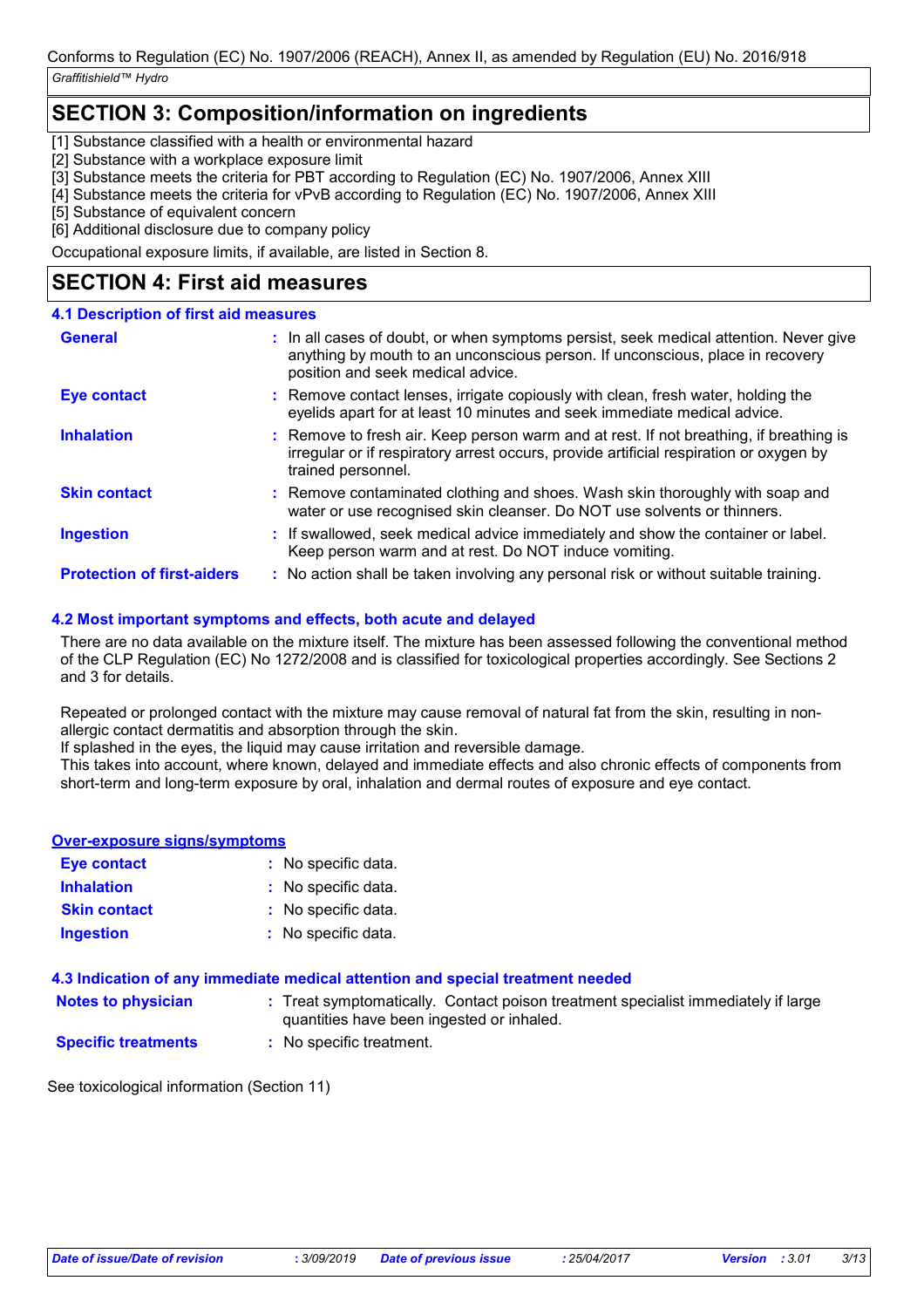#### **SECTION 5: Firefighting measures** Recommended: alcohol-resistant foam, CO₂, powders, water spray. **: :** Do not use water jet. **Hazardous thermal decomposition products Hazards from the substance or mixture Special protective equipment for fire-fighters 5.1 Extinguishing media :** In a fire or if heated, a pressure increase will occur and the container may burst. **:** Decomposition products may include the following materials: **:** Fire-fighters should wear appropriate protective equipment and self-contained **Suitable extinguishing media Unsuitable extinguishing media 5.2 Special hazards arising from the substance or mixture 5.3 Advice for firefighters Special protective actions for fire-fighters :** Promptly isolate the scene by removing all persons from the vicinity of the incident if there is a fire. No action shall be taken involving any personal risk or without suitable training. breathing apparatus (SCBA) with a full face-piece operated in positive pressure mode. Clothing for fire-fighters (including helmets, protective boots and gloves) conforming to European standard EN 469 will provide a basic level of protection for chemical incidents. carbon dioxide carbon monoxide

### **Additional information :** No unusual hazard if involved in a fire.

# **SECTION 6: Accidental release measures**

|                                                          | 6.1 Personal precautions, protective equipment and emergency procedures                                                                                                                                                                                                                                                                                                                                                                                                      |
|----------------------------------------------------------|------------------------------------------------------------------------------------------------------------------------------------------------------------------------------------------------------------------------------------------------------------------------------------------------------------------------------------------------------------------------------------------------------------------------------------------------------------------------------|
| For non-emergency<br>personnel                           | : No action shall be taken involving any personal risk or without suitable training.<br>Evacuate surrounding areas. Keep unnecessary and unprotected personnel from<br>entering. Do not touch or walk through spilt material. Put on appropriate personal<br>protective equipment.                                                                                                                                                                                           |
|                                                          | For emergency responders : If specialised clothing is required to deal with the spillage, take note of any<br>information in Section 8 on suitable and unsuitable materials. See also the<br>information in "For non-emergency personnel".                                                                                                                                                                                                                                   |
| <b>6.2 Environmental</b><br>precautions                  | : Avoid dispersal of spilt material and runoff and contact with soil, waterways, drains<br>and sewers. Inform the relevant authorities if the product has caused environmental<br>pollution (sewers, waterways, soil or air).                                                                                                                                                                                                                                                |
| 6.3 Methods and material for containment and cleaning up |                                                                                                                                                                                                                                                                                                                                                                                                                                                                              |
| <b>Small spill</b>                                       | : Stop leak if without risk. Move containers from spill area. Dilute with water and mop<br>up if water-soluble. Alternatively, or if water-insoluble, absorb with an inert dry<br>material and place in an appropriate waste disposal container. Dispose of via a<br>licensed waste disposal contractor.                                                                                                                                                                     |
| <b>Large spill</b>                                       | Stop leak if without risk. Move containers from spill area. Prevent entry into sewers,<br>water courses, basements or confined areas. Wash spillages into an effluent<br>treatment plant or proceed as follows. Contain and collect spillage with non-<br>combustible, absorbent material e.g. sand, earth, vermiculite or diatomaceous earth<br>and place in container for disposal according to local regulations. Dispose of via a<br>licensed waste disposal contractor. |
| <b>6.4 Reference to other</b><br><b>sections</b>         | : See Section 1 for emergency contact information.<br>See Section 8 for information on appropriate personal protective equipment.<br>See Section 13 for additional waste treatment information.                                                                                                                                                                                                                                                                              |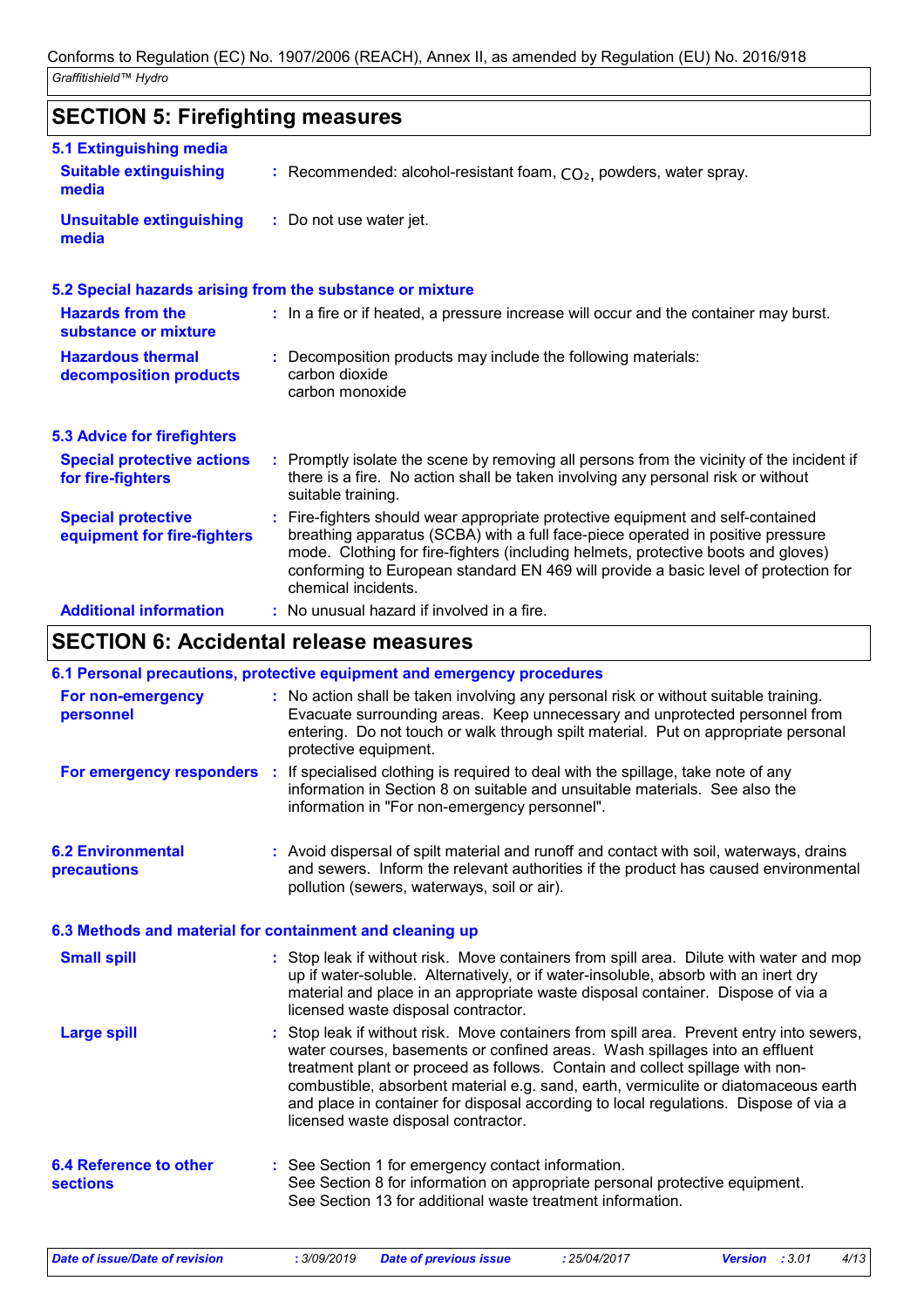# **SECTION 7: Handling and storage**

The information in this section contains generic advice and guidance.

| <b>7.1 Precautions for safe</b><br>handling | : Keep away from heat, sparks and flame. No sparking tools should be used.<br>Avoid contact with skin and eyes. Avoid the inhalation of dust, particulates, spray or<br>mist arising from the application of this mixture. Avoid inhalation of dust from<br>sanding.<br>Eating, drinking and smoking should be prohibited in areas where this material is<br>handled, stored and processed.<br>Put on appropriate personal protective equipment (see Section 8).<br>Never use pressure to empty. Container is not a pressure vessel.<br>Always keep in containers made from the same material as the original one.<br>Comply with the health and safety at work laws.<br>When operators, whether spraying or not, have to work inside the spray booth,<br>ventilation is unlikely to be sufficient to control particulates and solvent vapour in all<br>cases. In such circumstances they should wear a compressed air-fed respirator<br>during the spraying process and until such time as the particulates and solvent |
|---------------------------------------------|--------------------------------------------------------------------------------------------------------------------------------------------------------------------------------------------------------------------------------------------------------------------------------------------------------------------------------------------------------------------------------------------------------------------------------------------------------------------------------------------------------------------------------------------------------------------------------------------------------------------------------------------------------------------------------------------------------------------------------------------------------------------------------------------------------------------------------------------------------------------------------------------------------------------------------------------------------------------------------------------------------------------------|
|                                             | vapour concentration has fallen below the exposure limits.                                                                                                                                                                                                                                                                                                                                                                                                                                                                                                                                                                                                                                                                                                                                                                                                                                                                                                                                                               |

### **7.2 Conditions for safe storage, including any incompatibilities**

Store in accordance with local regulations.

**Notes on joint storage**

Keep away from: oxidising agents, strong alkalis, strong acids.

**Additional information on storage conditions**

Observe label precautions. Store in a dry, cool and well-ventilated area. Keep away from heat and direct sunlight. Keep container tightly closed.

Keep away from sources of ignition. No smoking. Prevent unauthorised access. Containers that have been opened must be carefully resealed and kept upright to prevent leakage.

### **7.3 Specific end use(s)**

**Recommendations : Industrial sector specific : solutions** : Not available. : Not available.

# **SECTION 8: Exposure controls/personal protection**

The list of Identified Uses in Section 1 should be consulted for any available use-specific information provided in the Exposure Scenario(s).

### **8.1 Control parameters**

### **Occupational exposure limits**

| <b>Product/ingredient name</b>              | <b>Exposure limit values</b>                                                                                                                                                                                                                                                                                                                                                                                                                                                                                                                                                                                                                                                                                                                                                                                                                                                                                                    |  |
|---------------------------------------------|---------------------------------------------------------------------------------------------------------------------------------------------------------------------------------------------------------------------------------------------------------------------------------------------------------------------------------------------------------------------------------------------------------------------------------------------------------------------------------------------------------------------------------------------------------------------------------------------------------------------------------------------------------------------------------------------------------------------------------------------------------------------------------------------------------------------------------------------------------------------------------------------------------------------------------|--|
| 2-methylpropan-2-ol                         | EH40/2005 WELs (United Kingdom (UK), 12/2011).<br>STEL: 462 mg/m <sup>3</sup> 15 minutes.<br>STEL: 150 ppm 15 minutes.<br>TWA: 308 mg/m <sup>3</sup> 8 hours.<br>TWA: 100 ppm 8 hours.                                                                                                                                                                                                                                                                                                                                                                                                                                                                                                                                                                                                                                                                                                                                          |  |
| <b>Recommended monitoring</b><br>procedures | If this product contains ingredients with exposure limits, personal, workplace<br>atmosphere or biological monitoring may be required to determine the effectiveness<br>of the ventilation or other control measures and/or the necessity to use respiratory<br>protective equipment. Reference should be made to monitoring standards, such as<br>the following: European Standard EN 689 (Workplace atmospheres - Guidance for<br>the assessment of exposure by inhalation to chemical agents for comparison with<br>limit values and measurement strategy) European Standard EN 14042 (Workplace<br>atmospheres - Guide for the application and use of procedures for the assessment<br>of exposure to chemical and biological agents) European Standard EN 482<br>(Workplace atmospheres - General requirements for the performance of procedures<br>for the measurement of chemical agents) Reference to national guidance |  |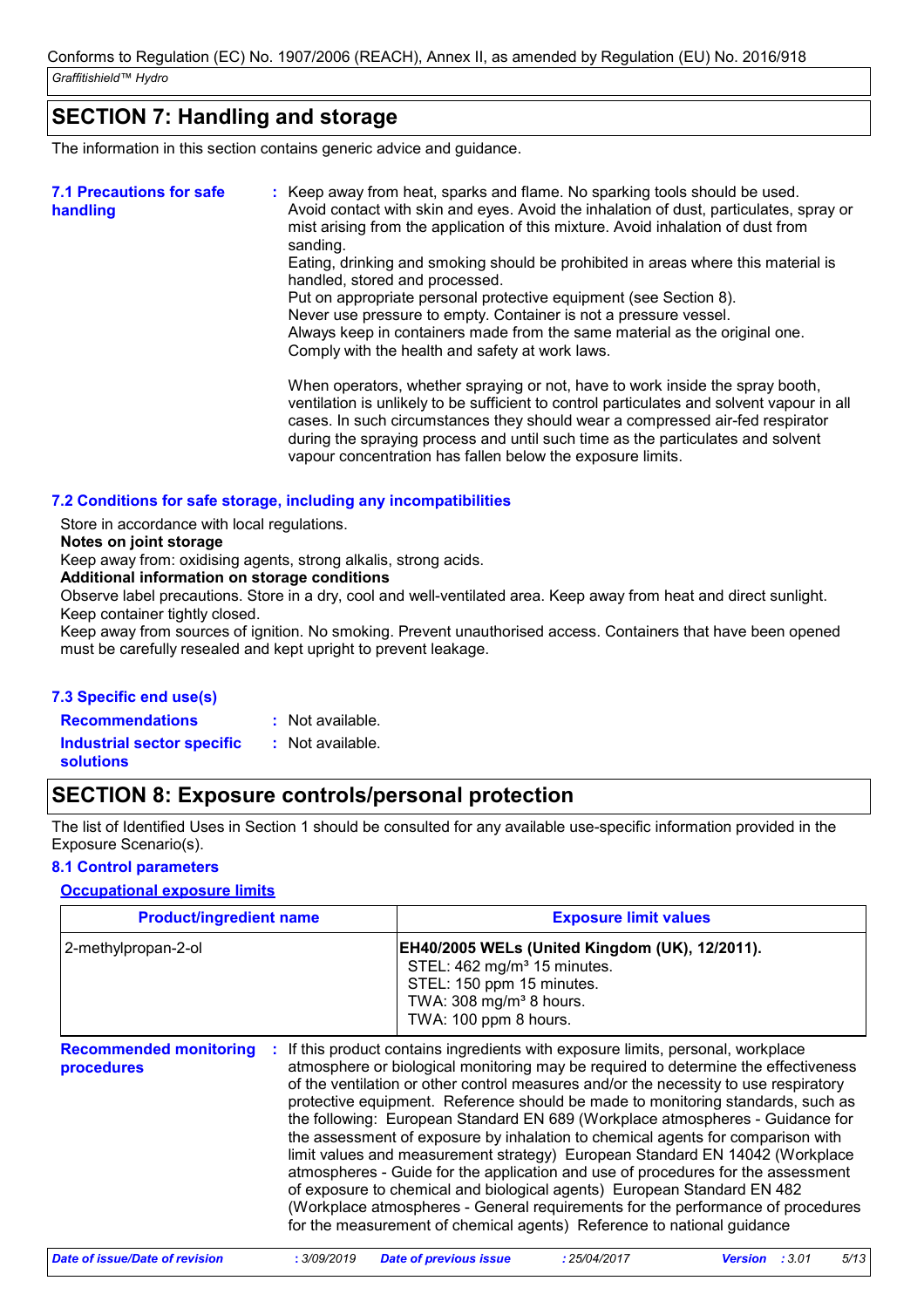# **SECTION 8: Exposure controls/personal protection**

documents for methods for the determination of hazardous substances will also be required.

### **DNELs/DMELs**

No DNELs/DMELs available.

### **PNECs**

No PNECs available

| <b>8.2 Exposure controls</b>                      |                                                                                                                                                                                                                                                                                                                                                                                                   |
|---------------------------------------------------|---------------------------------------------------------------------------------------------------------------------------------------------------------------------------------------------------------------------------------------------------------------------------------------------------------------------------------------------------------------------------------------------------|
| <b>Appropriate engineering</b><br><b>controls</b> | : Provide adequate ventilation. Where reasonably practicable, this should be<br>achieved by the use of local exhaust ventilation and good general extraction.                                                                                                                                                                                                                                     |
| <b>Individual protection measures</b>             |                                                                                                                                                                                                                                                                                                                                                                                                   |
| <b>Hygiene measures</b>                           | : Wash hands, forearms and face thoroughly after handling chemical products, before<br>eating, smoking and using the lavatory and at the end of the working period.<br>Appropriate techniques should be used to remove potentially contaminated clothing.<br>Wash contaminated clothing before reusing. Ensure that eyewash stations and<br>safety showers are close to the workstation location. |
| <b>Eye/face protection</b>                        | : Safety eyewear complying with an approved standard should be used when a risk<br>assessment indicates this is necessary to avoid exposure to liquid splashes, mists,<br>gases or dusts. If contact is possible, the following protection should be worn,<br>unless the assessment indicates a higher degree of protection: Recommended:<br>safety glasses with side-shields (EN 166)            |

### **Skin protection**

### **Hand protection**

There is no one glove material or combination of materials that will give unlimited resistance to any individual or combination of chemicals.

The breakthrough time must be greater than the end use time of the product.

The instructions and information provided by the glove manufacturer on use, storage, maintenance and replacement must be followed.

Gloves should be replaced regularly and if there is any sign of damage to the glove material.

Always ensure that gloves are free from defects and that they are stored and used correctly.

The performance or effectiveness of the glove may be reduced by physical/chemical damage and poor maintenance.

Barrier creams may help to protect the exposed areas of the skin but should not be applied once exposure has occurred.

| : For prolonged or repeated handling, use the following type of gloves:                                                                                                                                                                                                                                                                                      |
|--------------------------------------------------------------------------------------------------------------------------------------------------------------------------------------------------------------------------------------------------------------------------------------------------------------------------------------------------------------|
| Recommended: > 8 hours (breakthrough time): nitrile rubber (0.5mm) gloves.<br>The recommendation for the type or types of glove to use when handling this<br>product is based on information from the following source:<br><b>EN 374</b>                                                                                                                     |
| The user must check that the final choice of type of glove selected for handling this<br>product is the most appropriate and takes into account the particular conditions of<br>use, as included in the user's risk assessment.                                                                                                                              |
| : Personal protective equipment for the body should be selected based on the task<br>being performed and the risks involved and should be approved by a specialist<br>before handling this product. Recommended: Wear overalls or long sleeved shirt.<br>(EN 467)                                                                                            |
| : Appropriate footwear and any additional skin protection measures should be<br>selected based on the task being performed and the risks involved and should be<br>approved by a specialist before handling this product.                                                                                                                                    |
| : Based on the hazard and potential for exposure, select a respirator that meets the<br>appropriate standard or certification. Respirators must be used according to a<br>respiratory protection program to ensure proper fitting, training, and other important<br>aspects of use. Recommended: organic vapour (Type A) and particulate filter (EN<br>140). |
|                                                                                                                                                                                                                                                                                                                                                              |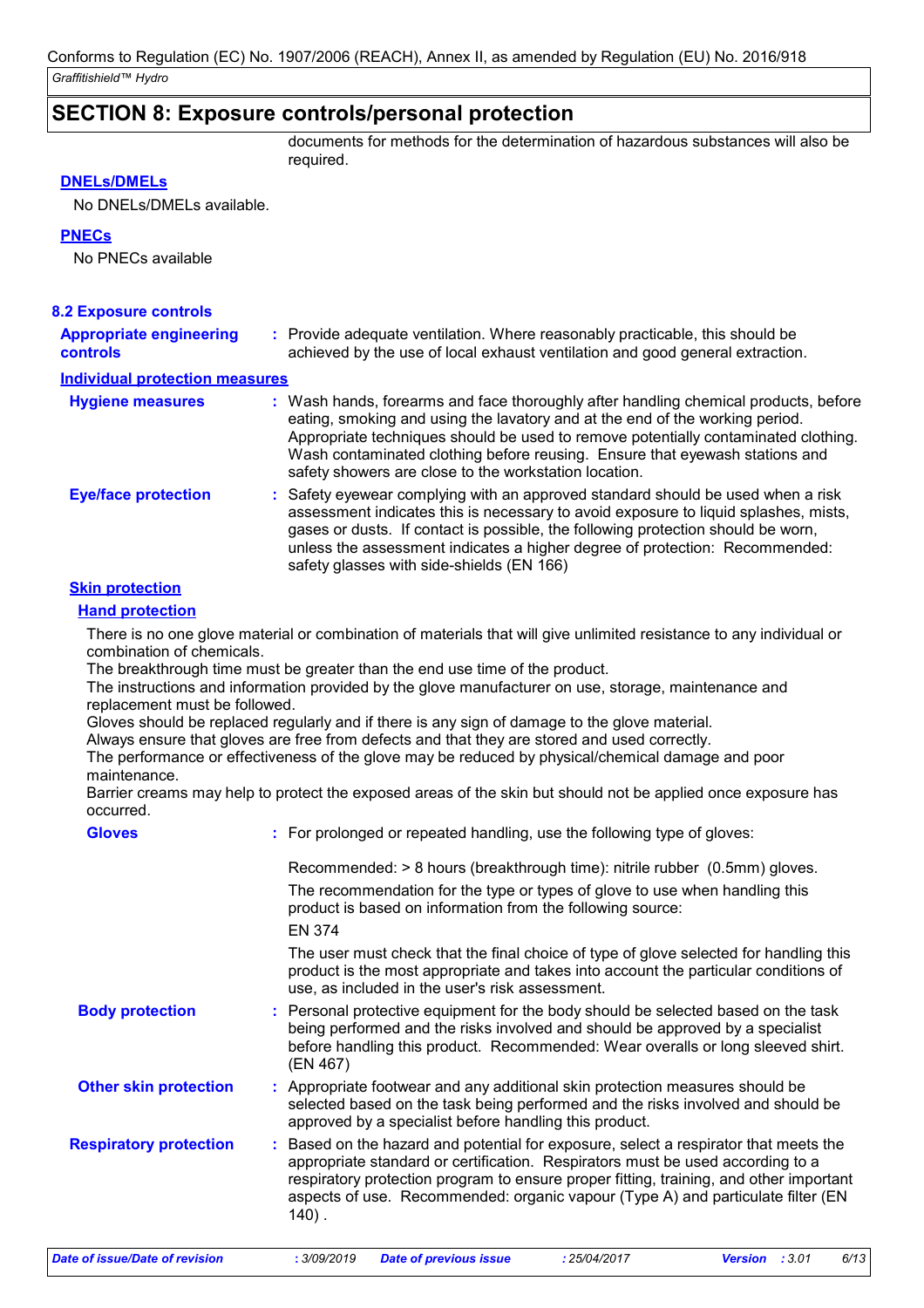# **SECTION 8: Exposure controls/personal protection**

| <b>Environmental exposure</b> | Emissions from ventilation or work process equipment should be checked to ensure   |
|-------------------------------|------------------------------------------------------------------------------------|
| controls                      | they comply with the requirements of environmental protection legislation. In some |
|                               | cases, fume scrubbers, filters or engineering modifications to the process         |
|                               | equipment will be necessary to reduce emissions to acceptable levels.              |

# **SECTION 9: Physical and chemical properties**

| 9.1 Information on basic physical and chemical properties   |                                                                                                                                                                                                                                                    |
|-------------------------------------------------------------|----------------------------------------------------------------------------------------------------------------------------------------------------------------------------------------------------------------------------------------------------|
| <b>Appearance</b>                                           |                                                                                                                                                                                                                                                    |
| <b>Physical state</b>                                       | $:$ Liquid.                                                                                                                                                                                                                                        |
| <b>Colour</b>                                               | White to yellowish. [Light]                                                                                                                                                                                                                        |
| <b>Odour</b>                                                | Alcohol-like. [Slight]                                                                                                                                                                                                                             |
| <b>Odour threshold</b>                                      | Not available.                                                                                                                                                                                                                                     |
| pH                                                          | : 6 to 7                                                                                                                                                                                                                                           |
| <b>Melting point/freezing point</b>                         | $: 0^{\circ}C$                                                                                                                                                                                                                                     |
| <b>Initial boiling point and</b><br>boiling range           | $: >100^{\circ}$ C                                                                                                                                                                                                                                 |
| <b>Flash point</b>                                          | : Closed cup: Not applicable. [Product does not sustain combustion.]                                                                                                                                                                               |
| <b>Evaporation rate</b>                                     | $:$ <1 (butyl acetate = 1)                                                                                                                                                                                                                         |
| <b>Flammability (solid, gas)</b>                            | Non-flammable in the presence of the following materials or conditions: open<br>flames, sparks and static discharge, heat and shocks and mechanical impacts.<br>Nonflammable, but will burn on prolonged exposure to flame or high<br>temperature. |
| <b>Upper/lower flammability or</b><br>explosive limits      | : Not applicable.                                                                                                                                                                                                                                  |
| <b>Vapour pressure</b>                                      | : 2,3 kPa [room temperature]                                                                                                                                                                                                                       |
| <b>Vapour density</b>                                       | : $>1$ [Air = 1]                                                                                                                                                                                                                                   |
| <b>Relative density</b>                                     | : 1,03                                                                                                                                                                                                                                             |
| <b>Solubility(ies)</b>                                      | : Soluble in the following materials: cold water and hot water.<br>Very slightly soluble in the following materials: methanol and acetone.                                                                                                         |
| Partition coefficient: n-octanol/ : Not available.<br>water |                                                                                                                                                                                                                                                    |
| <b>Auto-ignition temperature</b>                            | : Not available.                                                                                                                                                                                                                                   |
| <b>Decomposition temperature</b>                            | : Not available.                                                                                                                                                                                                                                   |
| <b>Viscosity</b>                                            | Dynamic (room temperature): Not applicable.<br>Kinematic (room temperature): Not applicable.                                                                                                                                                       |
| <b>Explosive properties</b>                                 | : Not applicable.                                                                                                                                                                                                                                  |
| <b>Oxidising properties</b>                                 | : Not available.                                                                                                                                                                                                                                   |

### **9.2 Other information**

No additional information.

| <b>10.1 Reactivity</b>                            |             | : No specific test data related to reactivity available for this product or its ingredients. |              |                |        |      |
|---------------------------------------------------|-------------|----------------------------------------------------------------------------------------------|--------------|----------------|--------|------|
| <b>10.2 Chemical stability</b>                    |             | : Stable under recommended storage and handling conditions (see Section 7).                  |              |                |        |      |
| <b>10.3 Possibility of</b><br>hazardous reactions |             | : Under normal conditions of storage and use, hazardous reactions will not occur.            |              |                |        |      |
| <b>10.4 Conditions to avoid</b>                   | products.   | When exposed to high temperatures may produce hazardous decomposition                        |              |                |        |      |
| Date of issue/Date of revision                    | : 3/09/2019 | <b>Date of previous issue</b>                                                                | : 25/04/2017 | <b>Version</b> | : 3.01 | 7/13 |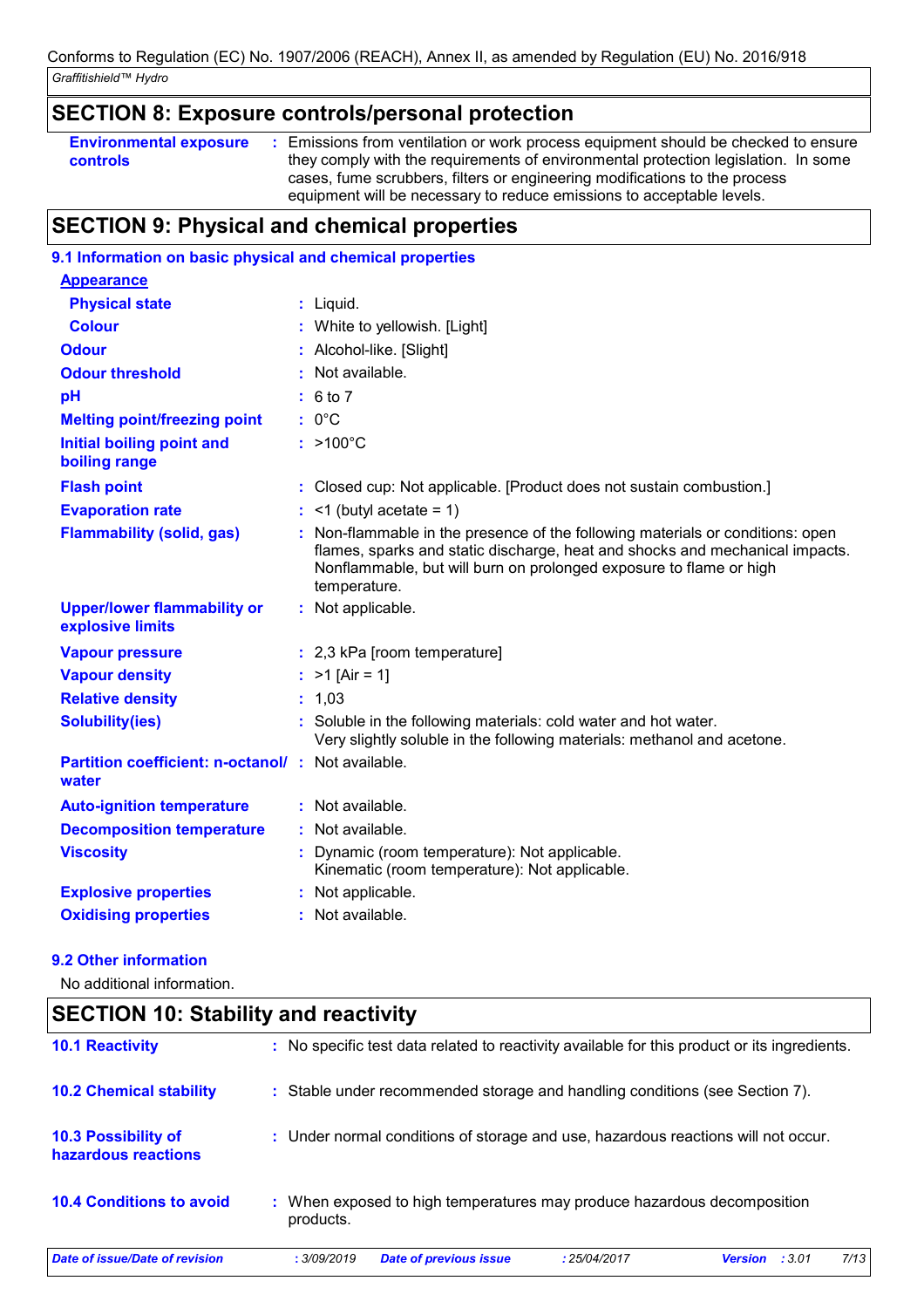# **SECTION 10: Stability and reactivity**

| <b>10.6 Hazardous</b><br>decomposition products | : Under normal conditions of storage and use, hazardous decomposition products<br>should not be produced. If involved in a fire, toxic gases including CO, CO2 and<br>smoke can be generated. |
|-------------------------------------------------|-----------------------------------------------------------------------------------------------------------------------------------------------------------------------------------------------|
| <b>10.5 Incompatible materials</b>              | : Keep away from the following materials to prevent strong exothermic reactions:<br>oxidising agents, strong alkalis, strong acids.                                                           |

# **SECTION 11: Toxicological information**

### **11.1 Information on toxicological effects**

### **Acute toxicity**

| <b>Product/ingredient name</b> | <b>Result</b>                                                       | <b>Species</b> | <b>Dose</b>             | <b>Exposure</b> |
|--------------------------------|---------------------------------------------------------------------|----------------|-------------------------|-----------------|
| 2-methylpropan-2-ol            | <b>LC50 Inhalation Gas.</b><br>ILD50 Oral                           | Rat<br>Rat     | 14100 ppm<br>2733 mg/kg | l 4 hours       |
| <b>Conclusion/Summary</b>      | : Based on available data, the classification criteria are not met. |                |                         |                 |

### **Acute toxicity estimates**

Not available.

### **Irritation/Corrosion**

| <b>Product/ingredient name</b>                                                                                 | <b>Result</b>                                                       | <b>Species</b> | <b>Score</b> | <b>Exposure</b>             | <b>Observation</b> |
|----------------------------------------------------------------------------------------------------------------|---------------------------------------------------------------------|----------------|--------------|-----------------------------|--------------------|
| 2-methylpropan-2-ol                                                                                            | Eyes - Severe irritant                                              | Rabbit         |              | 24 hours 100                |                    |
|                                                                                                                |                                                                     |                |              | microliters                 |                    |
|                                                                                                                | Skin - Mild irritant                                                | Rabbit         |              | 24 hours 500<br>microliters |                    |
|                                                                                                                |                                                                     |                |              |                             |                    |
| <b>Conclusion/Summary</b>                                                                                      |                                                                     |                |              |                             |                    |
| <b>Skin</b>                                                                                                    | : Based on available data, the classification criteria are not met. |                |              |                             |                    |
| <b>Eyes</b>                                                                                                    | : Based on available data, the classification criteria are not met. |                |              |                             |                    |
| <b>Respiratory</b>                                                                                             | : Based on available data, the classification criteria are not met. |                |              |                             |                    |
| <b>Sensitisation</b>                                                                                           |                                                                     |                |              |                             |                    |
| <b>Conclusion/Summary</b>                                                                                      |                                                                     |                |              |                             |                    |
| <b>Skin</b>                                                                                                    | : Based on available data, the classification criteria are not met. |                |              |                             |                    |
| <b>Respiratory</b>                                                                                             | : Based on available data, the classification criteria are not met. |                |              |                             |                    |
| <b>Mutagenicity</b>                                                                                            |                                                                     |                |              |                             |                    |
| <b>Conclusion/Summary</b>                                                                                      | : Based on available data, the classification criteria are not met. |                |              |                             |                    |
| <b>Carcinogenicity</b>                                                                                         |                                                                     |                |              |                             |                    |
| <b>Conclusion/Summary</b>                                                                                      | : Based on available data, the classification criteria are not met. |                |              |                             |                    |
| <b>Reproductive toxicity</b>                                                                                   |                                                                     |                |              |                             |                    |
| <b>Conclusion/Summary</b>                                                                                      | : Based on available data, the classification criteria are not met. |                |              |                             |                    |
| <b>Teratogenicity</b>                                                                                          |                                                                     |                |              |                             |                    |
| <b>Conclusion/Summary</b>                                                                                      | : Based on available data, the classification criteria are not met. |                |              |                             |                    |
| a da 1990 de Marco de Alexandre de Marco de Marco de Marco de Marco de Marco de Marco de Marco de Marco de Mar |                                                                     |                |              |                             |                    |

### **Specific target organ toxicity (single exposure)**

| <b>Product/ingredient name</b> | <b>Category</b> | <b>Route of</b><br>exposure | <b>Target organs</b>            |
|--------------------------------|-----------------|-----------------------------|---------------------------------|
| 2-methylpropan-2-ol            | Category 3      | Not applicable.             | Respiratory tract<br>irritation |

**Specific target organ toxicity (repeated exposure)** Not available.

### **Aspiration hazard**

*Date of issue/Date of revision* **:** *3/09/2019 Date of previous issue : 25/04/2017 Version : 3.01 8/13*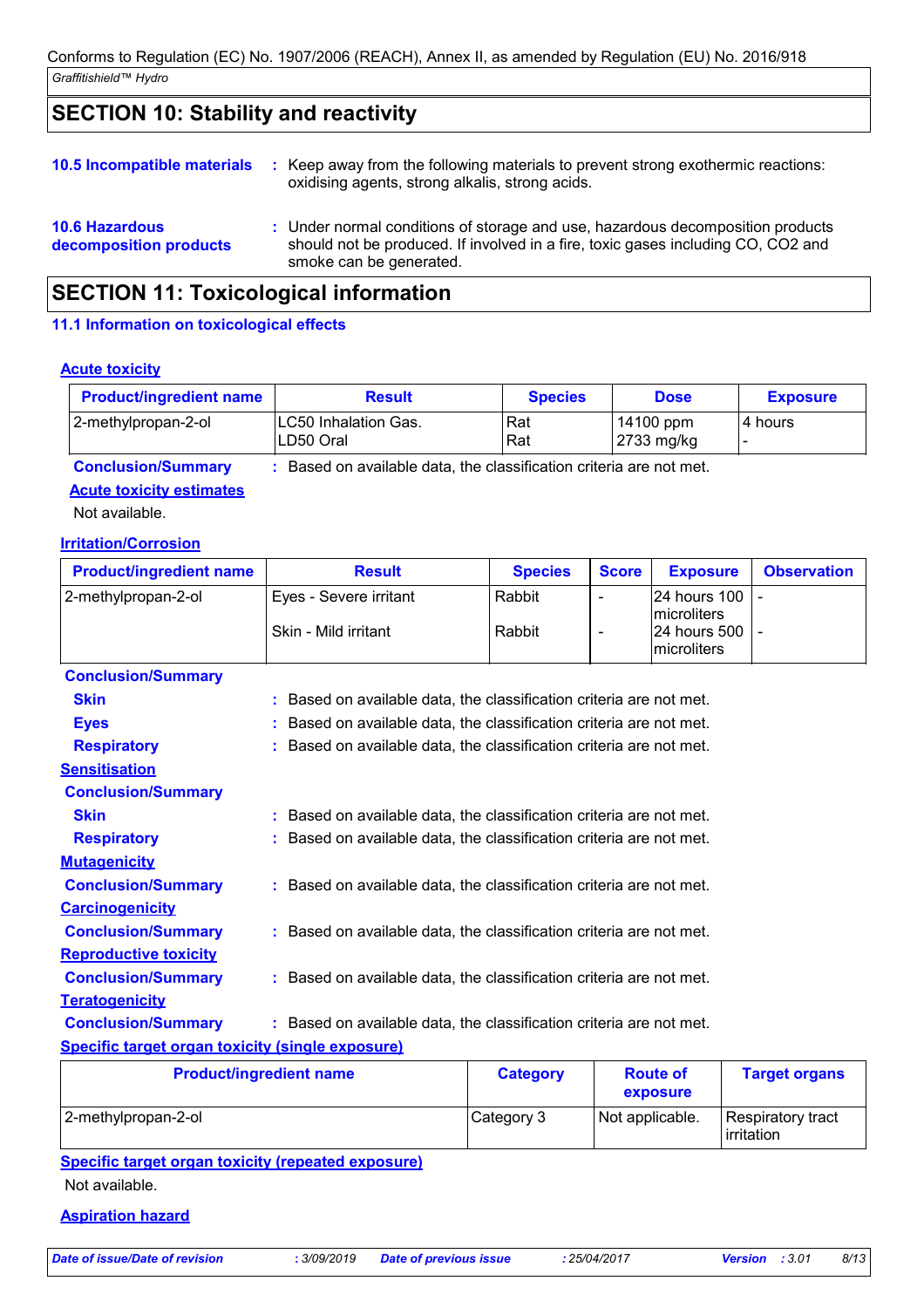# **SECTION 11: Toxicological information**

### Not available.

|                                                   | Delayed and immediate effects as well as chronic effects from short and long-term exposure |
|---------------------------------------------------|--------------------------------------------------------------------------------------------|
| <b>Short term exposure</b>                        |                                                                                            |
| <b>Potential immediate</b><br>effects             | $:$ Not available.                                                                         |
| <b>Potential delayed effects</b>                  | : Not available.                                                                           |
| <b>Long term exposure</b>                         |                                                                                            |
| <b>Potential immediate</b><br><b>effects</b>      | $:$ Not available.                                                                         |
| <b>Potential delayed effects : Not available.</b> |                                                                                            |
| <b>Potential chronic health effects</b>           |                                                                                            |
| Not available.                                    |                                                                                            |
| <b>Conclusion/Summary</b>                         | : Based on available data, the classification criteria are not met.                        |
| <b>General</b>                                    | : No known significant effects or critical hazards.                                        |
| <b>Carcinogenicity</b>                            | : No known significant effects or critical hazards.                                        |
| <b>Mutagenicity</b>                               | : No known significant effects or critical hazards.                                        |
| <b>Teratogenicity</b>                             | No known significant effects or critical hazards.<br>t.                                    |
| <b>Developmental effects</b>                      | : No known significant effects or critical hazards.                                        |
| <b>Fertility effects</b>                          | : No known significant effects or critical hazards.                                        |

### **Other information :**

: Not available.

# **SECTION 12: Ecological information**

### **12.1 Toxicity**

There are no data available on the mixture itself. Do not allow to enter drains or watercourses.

The mixture has been assessed following the summation method of the CLP Regulation (EC) No 1272/2008 and is not classified as hazardous to the environment.

| <b>Product/ingredient name</b> | <b>Result</b>                                                                                      | <b>Species</b>                                                                | <b>Exposure</b>        |
|--------------------------------|----------------------------------------------------------------------------------------------------|-------------------------------------------------------------------------------|------------------------|
| 2-methylpropan-2-ol            | Acute EC50 5504000 µg/l Fresh water<br>Acute LC50 6410000 µg/l Fresh water<br>Acute LC50 3550 mg/l | Daphnia spec. - Daphnia magna  48 hours<br>Fish - Pimephales promelas<br>Fish | 196 hours<br>168 hours |
| Association in 10 concerns and | . . Den ed en enellelde detaille elementrent unten en en en toent                                  |                                                                               |                        |

**Conclusion/Summary :** Based on available data, the classification criteria are not met.

### **12.2 Persistence and degradability**

**Conclusion/Summary :** This product has not been tested for biodegradation. Based on available data, the classification criteria are not met.

### **12.3 Bioaccumulative potential**

| <b>Product/ingredient name</b> | <b>LogP</b> <sub>ow</sub> | <b>BCF</b> | <b>Potential</b> |
|--------------------------------|---------------------------|------------|------------------|
| 2-methylpropan-2-ol            | 0,317                     | .5.01      | l low            |

### **12.4 Mobility in soil**

| <b>Soil/water partition</b><br><b>coefficient (Koc)</b> | : Not available.      |
|---------------------------------------------------------|-----------------------|
| <b>Mobility</b>                                         | : Nonvolatile liquid. |

### **12.5 Results of PBT and vPvB assessment**

|  | Date of issue/Date of revis |  |
|--|-----------------------------|--|
|--|-----------------------------|--|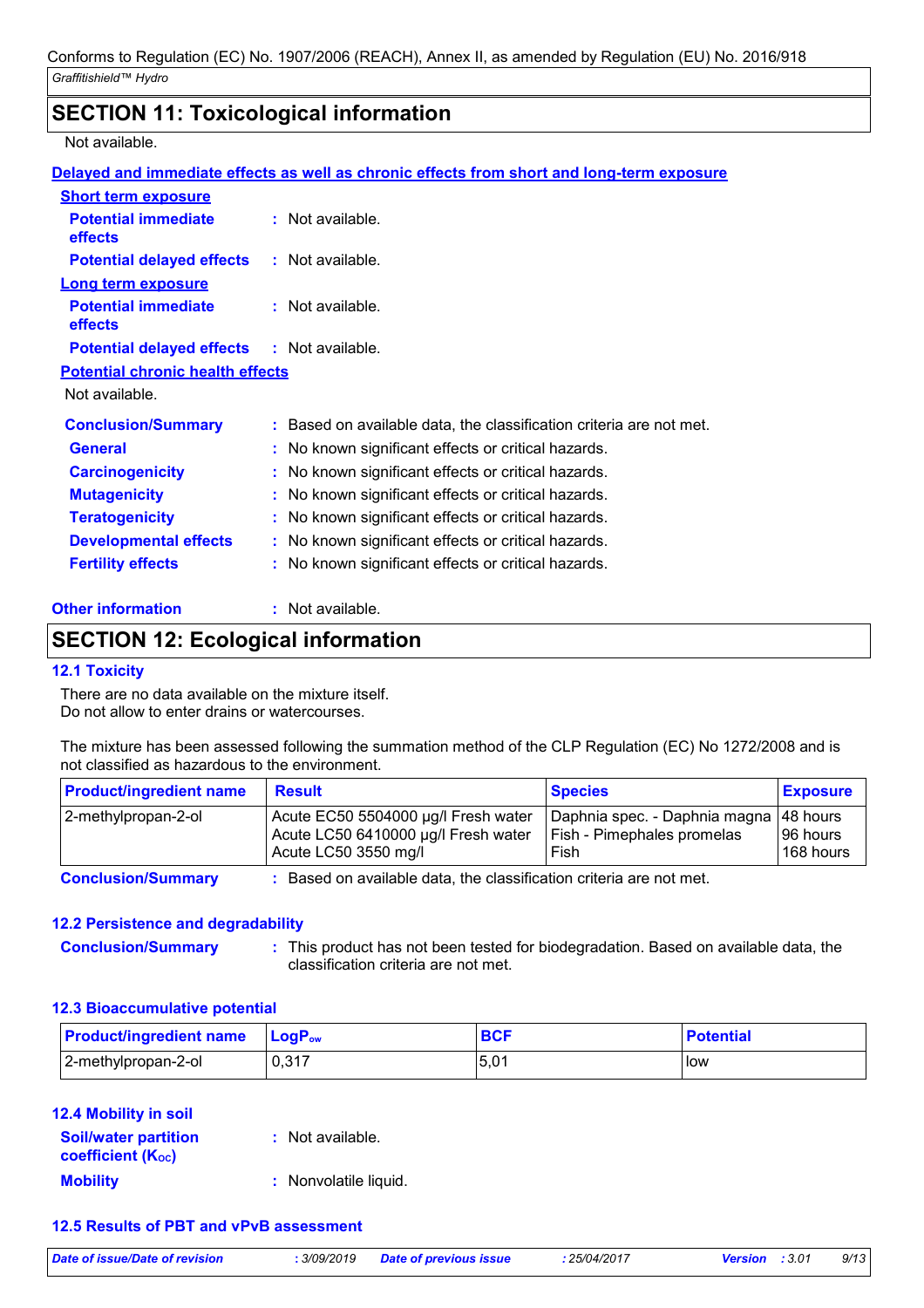# **SECTION 12: Ecological information**

This mixture does not contain any substances that are assessed to be a PBT or a vPvB.

**12.6 Other adverse effects :** No known significant effects or critical hazards.

# **SECTION 13: Disposal considerations**

The information in this section contains generic advice and guidance.

### **13.1 Waste treatment methods**

| <b>Product</b>                 |                                                                                                                                                                                                                                                                                                                                                                                                                                                                                                                                                      |
|--------------------------------|------------------------------------------------------------------------------------------------------------------------------------------------------------------------------------------------------------------------------------------------------------------------------------------------------------------------------------------------------------------------------------------------------------------------------------------------------------------------------------------------------------------------------------------------------|
| <b>Methods of disposal</b>     | : The generation of waste should be avoided or minimised wherever possible.<br>Disposal of this product, solutions and any by-products should at all times comply<br>with the requirements of environmental protection and waste disposal legislation<br>and any regional local authority requirements. Dispose of surplus and non-<br>recyclable products via a licensed waste disposal contractor. Waste should not be<br>disposed of untreated to the sewer unless fully compliant with the requirements of<br>all authorities with jurisdiction. |
| <b>Hazardous waste</b>         | : Within the present knowledge of the supplier, this product is not regarded as<br>hazardous waste, as defined by EU Directive 2008/98/EC.                                                                                                                                                                                                                                                                                                                                                                                                           |
| <b>Disposal considerations</b> | : Do not allow to enter drains or watercourses.<br>Dispose of according to all federal, state and local applicable regulations.<br>If this product is mixed with other wastes, the original waste product code may no<br>longer apply and the appropriate code should be assigned.<br>For further information, contact your local waste authority.                                                                                                                                                                                                   |

### **European waste catalogue (EWC)**

The European Waste Catalogue classification of this product, when disposed of as waste, is:

| <b>Waste code</b>              | <b>Waste designation</b>                                                                                                                                                                                                                                                                                                                |  |  |  |
|--------------------------------|-----------------------------------------------------------------------------------------------------------------------------------------------------------------------------------------------------------------------------------------------------------------------------------------------------------------------------------------|--|--|--|
| 08 01 12                       | waste paint and varnish other than those mentioned in 08 01 11                                                                                                                                                                                                                                                                          |  |  |  |
| <b>Packaging</b>               |                                                                                                                                                                                                                                                                                                                                         |  |  |  |
| <b>Methods of disposal</b>     | : The generation of waste should be avoided or minimised wherever possible. Waste<br>packaging should be recycled. Incineration or landfill should only be considered<br>when recycling is not feasible.                                                                                                                                |  |  |  |
| <b>Disposal considerations</b> | : Using information provided in this safety data sheet, advice should be obtained from<br>the relevant waste authority on the classification of empty containers.<br>Empty containers must be scrapped or reconditioned.<br>Dispose of containers contaminated by the product in accordance with local or<br>national legal provisions. |  |  |  |
| <b>Special precautions</b>     | : This material and its container must be disposed of in a safe way. Empty containers<br>or liners may retain some product residues. Avoid dispersal of spilt material and<br>runoff and contact with soil, waterways, drains and sewers.                                                                                               |  |  |  |

# **SECTION 14: Transport information**

|                                           | <b>ADR/RID</b>           | <b>ADN</b>                    | <b>IMDG</b>    | <b>IATA</b>                      |
|-------------------------------------------|--------------------------|-------------------------------|----------------|----------------------------------|
| 14.1 UN number                            | Not regulated.           | Not regulated.                | Not regulated. | Not regulated.                   |
| 14.2 UN proper<br>shipping name           | $\overline{\phantom{0}}$ |                               |                |                                  |
| <b>14.3 Transport</b><br>hazard class(es) | $\qquad \qquad$          |                               |                |                                  |
| 14.4 Packing<br>group                     |                          |                               |                |                                  |
| <b>Date of issue/Date of revision</b>     | : 3/09/2019              | <b>Date of previous issue</b> | : 25/04/2017   | 10/13<br>:3.01<br><b>Version</b> |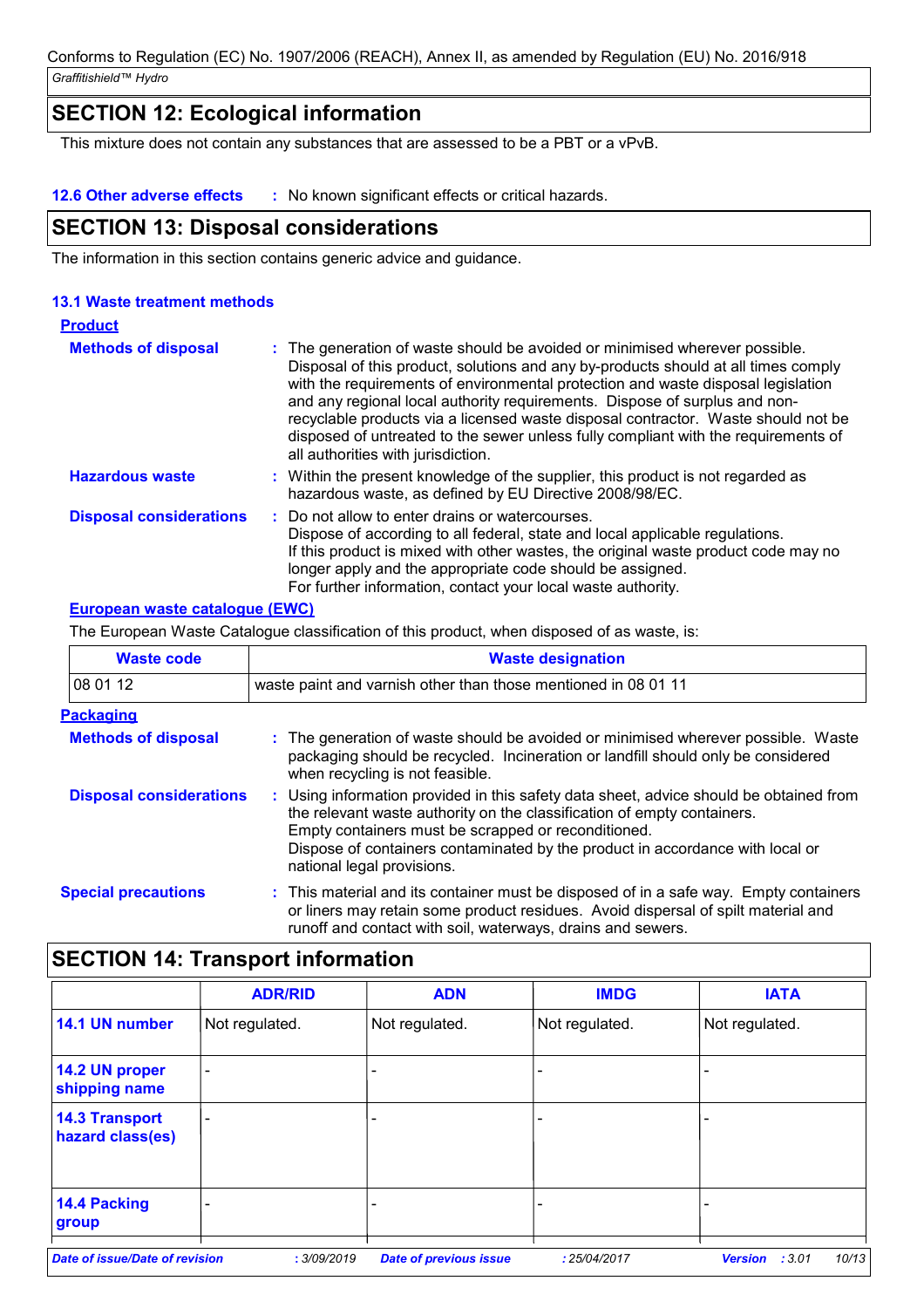| <b>SECTION 14: Transport information</b> |     |     |     |     |
|------------------------------------------|-----|-----|-----|-----|
| 14.5<br>Environmental<br>hazards         | No. | No. | No. | No. |
| <b>Additional</b><br>information         |     |     |     |     |

**user**

**14.6 Special precautions for : Transport within user's premises: always transport in closed containers that are** upright and secure. Ensure that persons transporting the product know what to do in the event of an accident or spillage.

# **SECTION 15: Regulatory information**

|                                                                                                                                                                            | 15.1 Safety, health and environmental regulations/legislation specific for the substance or mixture                                                                                                                                                                                               |
|----------------------------------------------------------------------------------------------------------------------------------------------------------------------------|---------------------------------------------------------------------------------------------------------------------------------------------------------------------------------------------------------------------------------------------------------------------------------------------------|
| EU Regulation (EC) No. 1907/2006 (REACH)                                                                                                                                   |                                                                                                                                                                                                                                                                                                   |
|                                                                                                                                                                            | <b>Annex XIV - List of substances subject to authorisation</b>                                                                                                                                                                                                                                    |
| <b>Annex XIV</b>                                                                                                                                                           |                                                                                                                                                                                                                                                                                                   |
| None of the components are listed.                                                                                                                                         |                                                                                                                                                                                                                                                                                                   |
| <b>Substances of very high concern</b>                                                                                                                                     |                                                                                                                                                                                                                                                                                                   |
| None of the components are listed.                                                                                                                                         |                                                                                                                                                                                                                                                                                                   |
| <b>Annex XVII - Restrictions : Not applicable.</b><br>on the manufacture,<br>placing on the market<br>and use of certain<br>dangerous substances,<br>mixtures and articles |                                                                                                                                                                                                                                                                                                   |
| <b>Other EU regulations</b>                                                                                                                                                |                                                                                                                                                                                                                                                                                                   |
| <b>VOC</b>                                                                                                                                                                 | : The provisions of Directive 2004/42/EC on VOC apply to this product. Refer to the<br>product label and/or technical data sheet for further information.                                                                                                                                         |
| <b>VOC for Ready-for-Use</b><br><b>Mixture</b>                                                                                                                             | : IIA/i. One-pack performance coatings. EU limit value for this product : 140g/l (2010.)<br>This product contains a maximum of 66 g/l VOC.                                                                                                                                                        |
| <b>Europe inventory</b>                                                                                                                                                    | : All components are listed or exempted.                                                                                                                                                                                                                                                          |
| Ozone depleting substances (1005/2009/EU)<br>Not listed.                                                                                                                   |                                                                                                                                                                                                                                                                                                   |
| <b>Prior Informed Consent (PIC) (649/2012/EU)</b><br>Not listed.                                                                                                           |                                                                                                                                                                                                                                                                                                   |
| <b>Seveso Directive</b>                                                                                                                                                    |                                                                                                                                                                                                                                                                                                   |
|                                                                                                                                                                            | This product is not controlled under the Seveso Directive.                                                                                                                                                                                                                                        |
|                                                                                                                                                                            | The information contained in this safety data sheet does not constitute the user's<br>own assessment of workplace risks, as required by other health and safety<br>legislation. The provisions of the national health and safety at work regulations apply<br>to the use of this product at work. |
| <b>References</b>                                                                                                                                                          | : EH40/2005 Workplace exposure limits<br>Conforms to Regulation (EC) No. 1907/2006 (REACH), Annex II, as amended by<br>Regulation (EU) No. 2016/918                                                                                                                                               |
| <b>International regulations</b>                                                                                                                                           |                                                                                                                                                                                                                                                                                                   |
|                                                                                                                                                                            | <b>Chemical Weapon Convention List Schedules I, II &amp; III Chemicals</b>                                                                                                                                                                                                                        |
| Not listed.                                                                                                                                                                |                                                                                                                                                                                                                                                                                                   |
| <b>Montreal Protocol (Annexes A, B, C, E)</b><br>Not listed.                                                                                                               |                                                                                                                                                                                                                                                                                                   |
|                                                                                                                                                                            |                                                                                                                                                                                                                                                                                                   |
|                                                                                                                                                                            | <b>Stockholm Convention on Persistent Organic Pollutants</b>                                                                                                                                                                                                                                      |

*Date of issue/Date of revision* **:** *3/09/2019 Date of previous issue : 25/04/2017 Version : 3.01 11/13*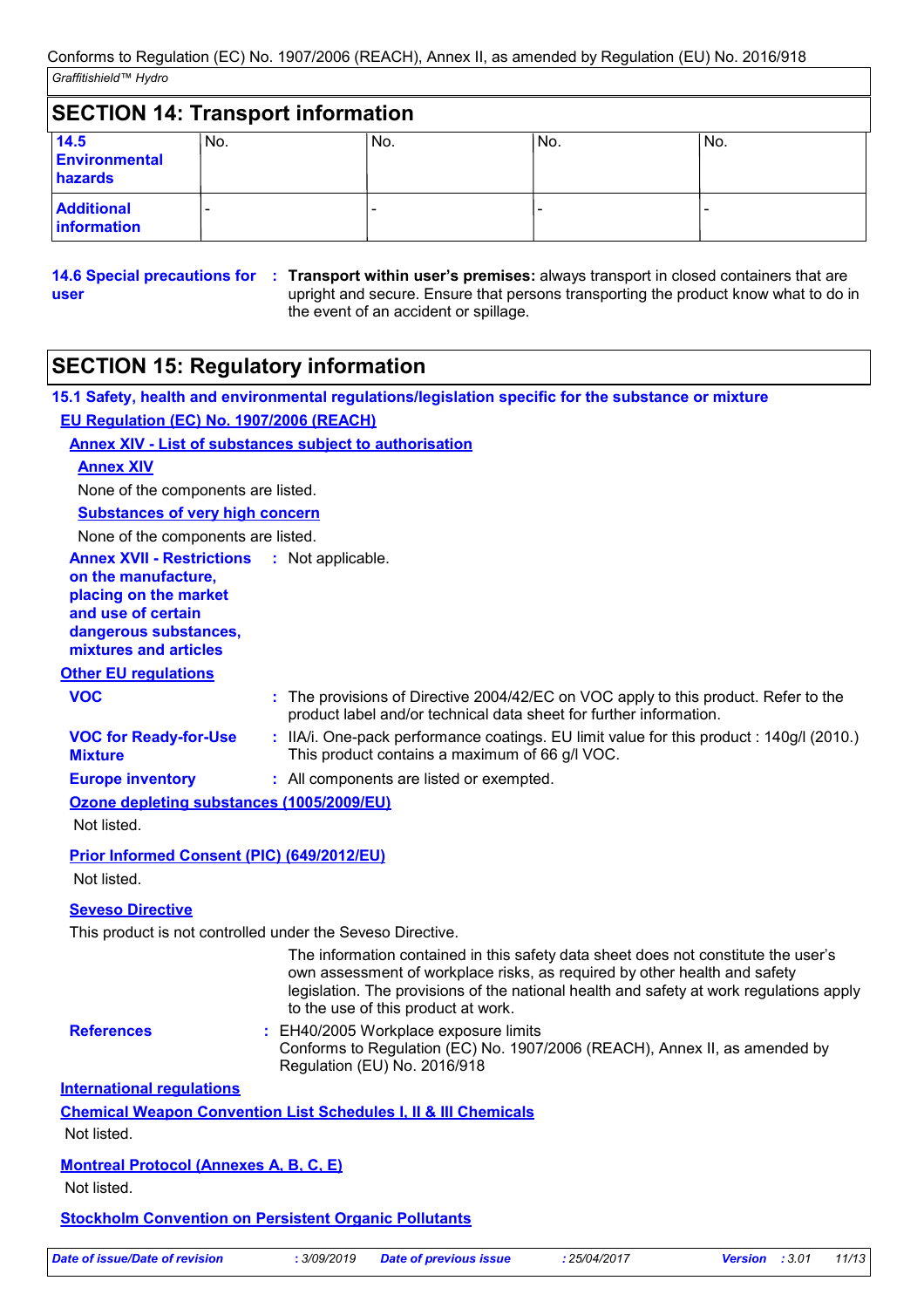| <b>SECTION 15: Regulatory information</b> |                                                                                         |
|-------------------------------------------|-----------------------------------------------------------------------------------------|
| Not listed.                               |                                                                                         |
|                                           | <b>Rotterdam Convention on Prior Informed Consent (PIC)</b>                             |
| Not listed.                               |                                                                                         |
|                                           | <b>UNECE Aarhus Protocol on POPs and Heavy Metals</b>                                   |
| Not listed.                               |                                                                                         |
| <b>CN</b> code<br>: 32099000              |                                                                                         |
| <b>International lists</b>                |                                                                                         |
| <b>National inventory</b>                 |                                                                                         |
| <b>Australia</b>                          | Not determined.                                                                         |
| <b>Canada</b>                             | Not determined.                                                                         |
| <b>China</b>                              | Not determined.<br>÷                                                                    |
| <b>Japan</b>                              | Japan inventory (ENCS): Not determined.<br>t<br>Japan inventory (ISHL): Not determined. |
| <b>Malaysia</b>                           | Not determined<br>ŧ.                                                                    |
| <b>New Zealand</b>                        | Not determined.<br>t.                                                                   |
| <b>Philippines</b>                        | Not determined.                                                                         |
| <b>Republic of Korea</b>                  | Not determined.                                                                         |
| <b>Taiwan</b>                             | Not determined.<br>t.                                                                   |
| <b>Turkey</b>                             | Not determined.<br>÷                                                                    |
| <b>United States</b>                      | Not determined.                                                                         |
| <b>Thailand</b>                           | Not determined.                                                                         |
| <b>Viet Nam</b>                           | Not determined.                                                                         |
| <b>15.2 Chemical safety</b>               | : No Chemical Safety Assessment has been carried out.                                   |

**assessment**

# **SECTION 16: Other information**

Indicates information that has changed from previously issued version.

| <b>Abbreviations and</b> | $\therefore$ ATE = Acute Toxicity Estimate                                    |
|--------------------------|-------------------------------------------------------------------------------|
| acronyms                 | CLP = Classification, Labelling and Packaging Regulation [Regulation (EC) No. |
|                          | 1272/2008]                                                                    |
|                          | DMEL = Derived Minimal Effect Level                                           |
|                          | DNEL = Derived No Effect Level                                                |
|                          | EUH statement = CLP-specific Hazard statement                                 |
|                          | PBT = Persistent, Bioaccumulative and Toxic                                   |
|                          | PNEC = Predicted No Effect Concentration                                      |
|                          | <b>RRN = REACH Registration Number</b>                                        |
|                          | vPvB = Very Persistent and Very Bioaccumulative                               |

### **Procedure used to derive the classification according to Regulation (EC) No. 1272/2008 [CLP/GHS]**

| <b>Classification</b> | <b>Justification</b> |
|-----------------------|----------------------|
| Not classified.       |                      |

### **Full text of H-phrases referred to in sections 2 and 3**

| <b>Full text of abbreviated H</b><br><b>statements</b> | H225<br>H <sub>319</sub><br>H332 | Highly flammable liquid and vapour.<br>Causes serious eye irritation.<br>Harmful if inhaled. |
|--------------------------------------------------------|----------------------------------|----------------------------------------------------------------------------------------------|
|                                                        |                                  |                                                                                              |
|                                                        | H <sub>335</sub>                 | May cause respiratory irritation.                                                            |